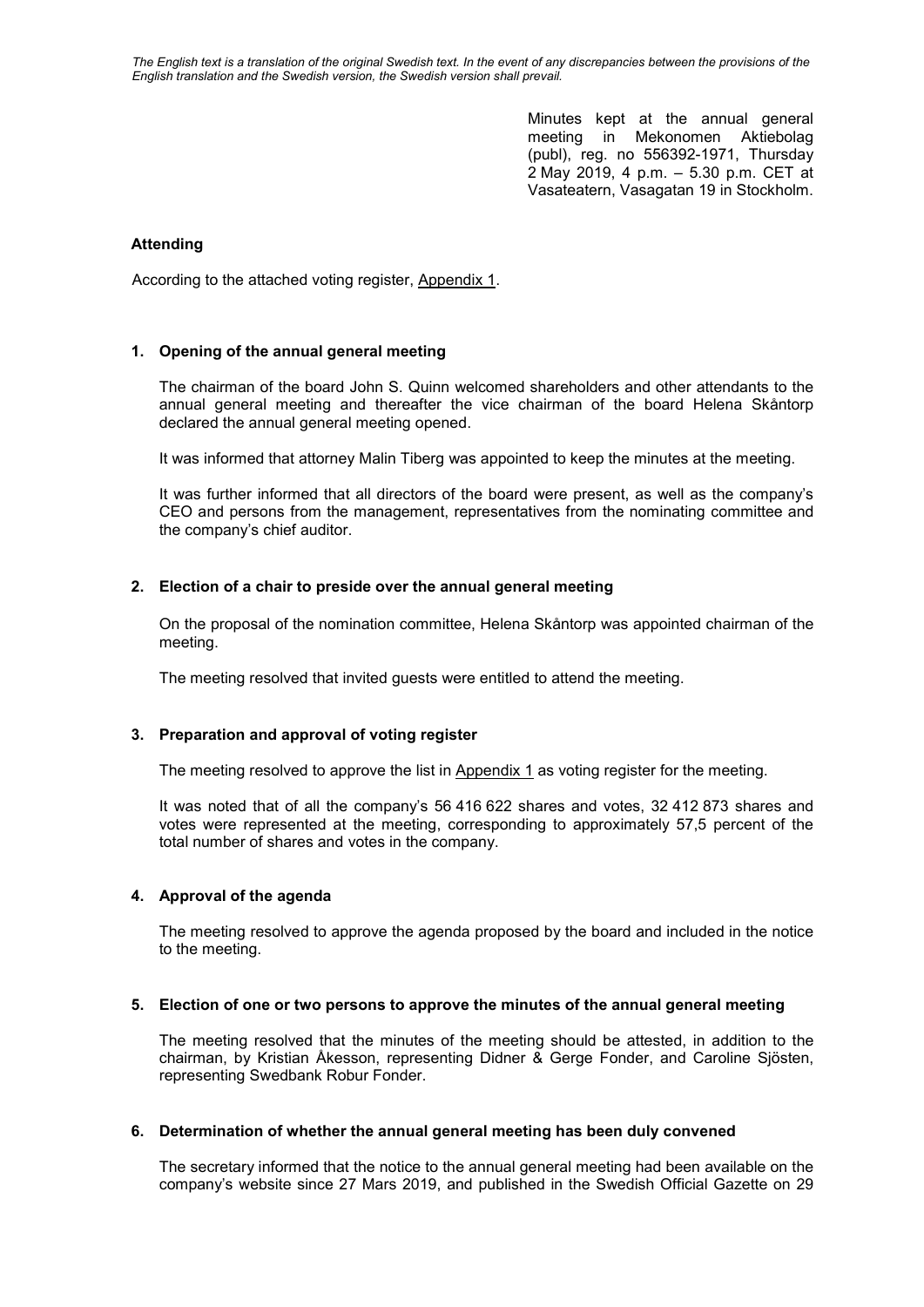Mars 2019 as well as through an announcement in Dagens Nyheter on 29 mars 2019 that notice had been made.

The meeting was declared to have been duly convened.

The proposals of the board and the nomination committee, as well as separate statements and reports of the board and the auditors, which had been held available for the shareholders in accordance with applicable rules, were presented.

### **7. Presentation of the annual report and auditor's report, the consolidated financial statements and the auditor's report on the consolidated financial statement, and the auditor's statement on whether the guidelines for remuneration of senior executives have been adhered to**

The annual report and the consolidated financial statements, including administration report, income statements, balance sheet for the parent company and the group as well as auditor's report for the parent company and the group, which had been available to the shareholders according to applicable rules, was presented, as well as the auditor's statement regarding the company's compliance with the guidelines for remuneration to senior executives.

The company's auditor in charge Lennart Danielsson, from PwC, reported on the auditing work within Mekonomen and reported on selected parts of the audit report and the auditor's opinion on the application of the company's guidelines for remuneration to senior executives.

# **8. CEO's address**

CEO Pehr Oscarson presented the company's operations and developments.

Thereafter shareholders asked questions which were answered by the CEO and the vice chairman of the board.

### **9. Resolution on adoption of the income statement and balance sheet and of the consolidated income statement and consolidated balance sheet**

The meeting resolved to adopt the income statement and the balance sheet as well as the consolidated income statement and the consolidated balance sheet for the financial year 2018, as were presented in the annual report.

## **10. Resolution on discharge of the directors and president from liability**

The meeting resolved to discharge the board members and the CEO from liability for the management of the company's business during 2018.

It was noted that board members and the CEO did not participate in the resolution regarding discharge of liability.

### **11. Resolution on appropriation of the company's result in accordance with the adopted balance sheet**

The chairman presented the board's proposal regarding the distribution of profit and presented a short background to the proposal that no dividend shall be paid for the year 2018.

The meeting resolved, in accordance with the board's proposal, that the earning at the disposal of the annual general meeting, a total of TSEK 4 620 453, is carried forward to a new account.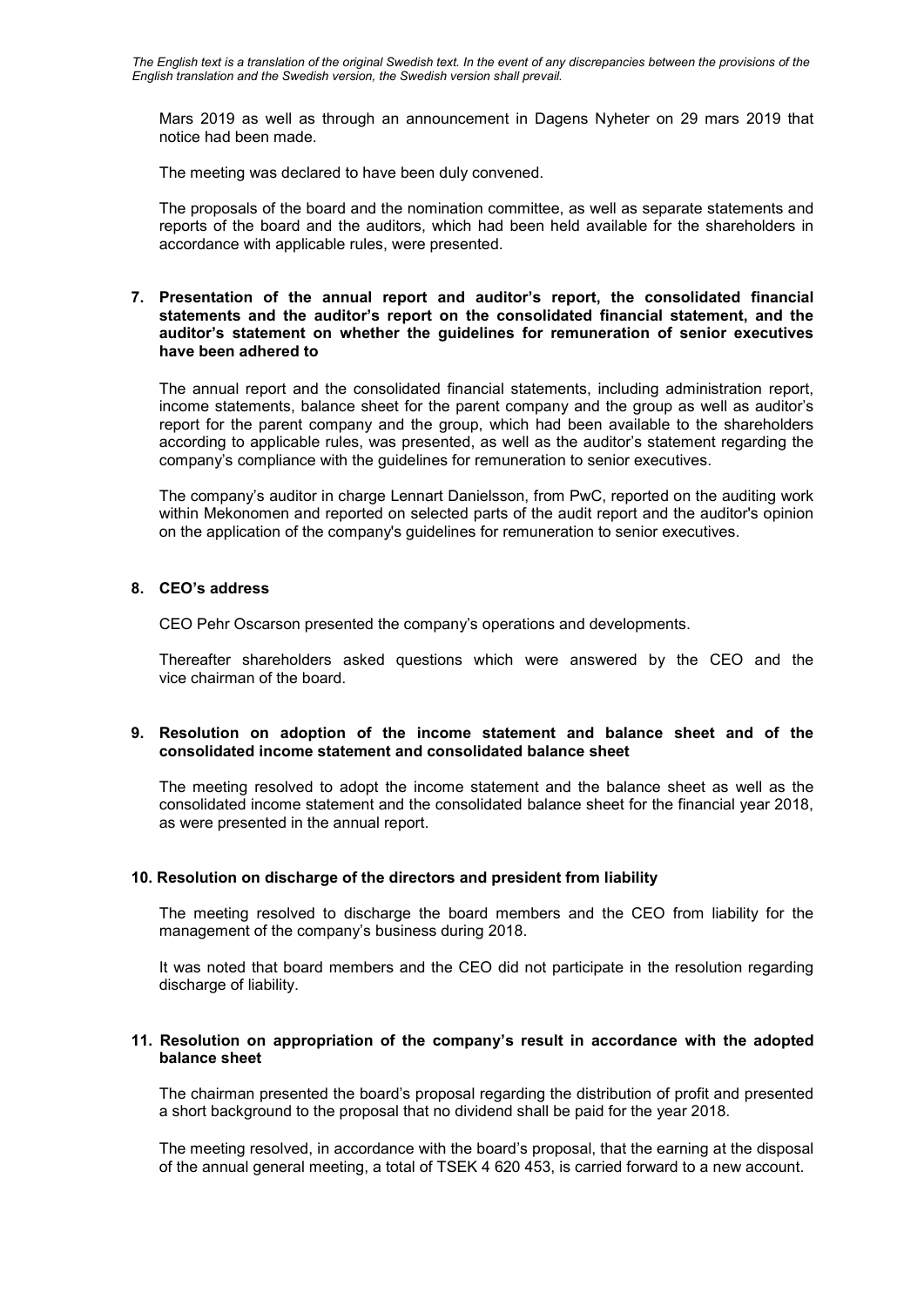### **12. Resolution on the number of directors and deputy directors to be elected by the annual general meeting**

Arne Lööw, representing Fjärde AP-fonden, reported on the nomination committee's proposal and motivation.

The meeting resolved, in accordance with the nominating committee's proposal, that the boardshall consist of seven (7) meeting-elected directors with no deputy directors.

## **13. Resolution on directors' fees and auditor's fees**

The meeting resolved in accordance with the nominating committee's proposal that fees to board shall be paid as follows: SEK 620,000 to the chairman of the board, SEK 400,000 to the vice chairman of the board and SEK 300,000 to each of the other meeting-elected directors. The following fees shall be paid for committee work: SEK 120,000 to the chairman of the audit committee, SEK 50,000 to each of the other members of the audit committee, SEK 45,000 to the chairman of the remuneration committee and SEK 25,000 to each of the other members of the remuneration committee.

The meeting also approved the nominating committee's proposal that a one-time fee of SEK 600,000 shall be paid to the vice chairman of the board Helena Skåntorp for the special work effort in 2018 in connection with the company's acquisition of FTZ and Inter-Team.

The meeting also resolved that auditor's fees shall be paid in accordance with approved account.

### **14. Election of the board of directors, chairman of the board, and any deputy directors**

It was noted that information about all the proposed board member's positions in other companies was presented in the material available at the annual general meeting.

The meeting resolved in accordance with the nominating committee's proposal on re-election of the board members Eivor Andersson, Kenny Bräck, Joseph M Holsten, Magnus Håkansson, John S. Quinn and Helena Skåntorp and new-election of Arja Taaveniku. John S. Quinn was re-elected as chairman of the board.

The chairman thanked the resigning board member Malin Persson for her committed contribution to the board work during the period 2015 - 2019.

### **15. Election of auditor**

The meeting resolved in accordance with the nomination committee's proposal on re-election of PricewaterhouseCoopers AB as the company's auditor for the period until the end of the 2020 annual general meeting. It was noted that PwC announced that Linda Corneliusson will be appointed as auditor in charge.

The chairman thanked Lennart Danielsson for being the company's auditor in charge since 2014.

### **16. Resolution on guidelines for remuneration of senior executives**

The meeting resolved in accordance with the board's proposal on guidelines for remuneration of senior executives, Appendix 2.